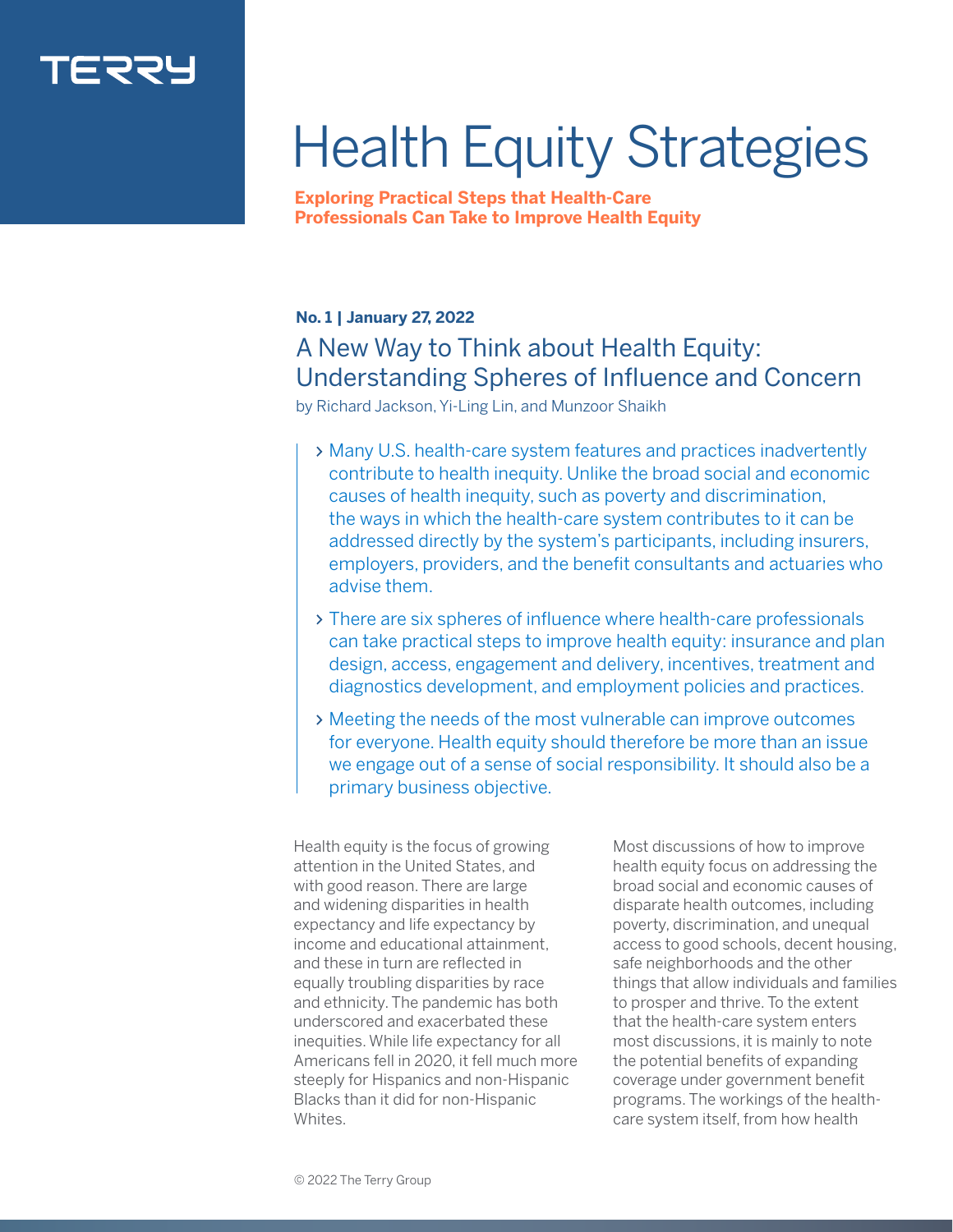

plans are designed to how health services are delivered, are at most an afterthought.

Yet there is considerable evidence that many health-care system features and practices inadvertently perpetuate and perhaps even exacerbate health inequity. The impact of some, such as narrow provider networks, is relatively straightforward, while the impact of others, such as reliance on historical data, average experience, and oneyear time horizons in setting practice guidelines and reimbursement rates, is more complex. What all of the ways in which the health-care system contributes to health inequity have in common is that, unlike the broad social and economic causes of health inequity, they can be addressed directly by the system's participants, including insurers, employers, providers, and the benefit consultants and actuaries who advise them.

The Terry Group plans to publish a series of short issue briefs on health equity over the coming year. The series, which we are calling Health Equity Strategies, will both examine the ways in which the U.S. health-care

system contributes to health inequity and suggest actionable responses that could make a meaningful difference. In this inaugural issue, we begin by presenting a schema for thinking about health equity and how it can be improved.

#### **Spheres of Influence and Concern**

Health equity is generally understood to exist when everyone, whatever their socioeconomic status, race or ethnicity, and gender or age, enjoys the same equal opportunity to realize their full potential to live a healthy life. The persistence of remediable disparities in health outcomes between different groups indicates that society has failed to achieve health equity. In thinking about the reasons that reality falls short of the ideal, it is useful as healthcare professionals to distinguish between what we call "spheres of concern" and "spheres of influence." (See figure 1.)

Spheres of concern encompass the broad social and economic causes of health inequity which, with some important but limited exceptions, we cannot directly address in our capacity as health-care system

## **Figure 1** Spheres of Influence and Concern

Spheres of Influence and Concern

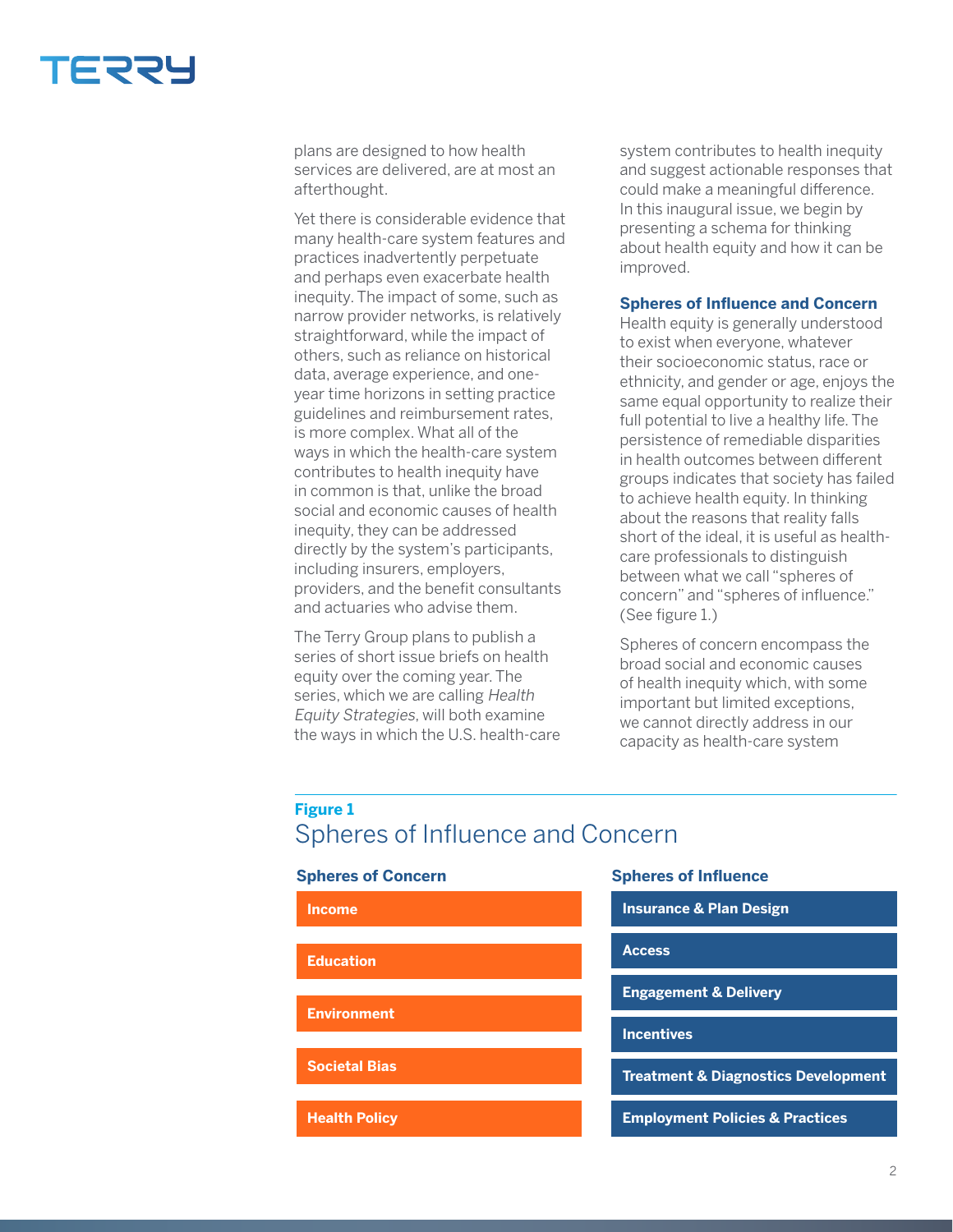

participants. These spheres include income, education, environment, societal bias, and health policy, here understood as government health policy. Income affects health equity because, without enough of it, people cannot acquire the basic necessities that sustain health. Education affects health equity, both because it is highly correlated with income and because, even independently of income, it is associated with healthier lifestyles. Environment affects health equity because so many key determinants of health, from the quality of public infrastructure to the incidence of violent crime, depend on where we live. Societal bias, whether in the form of racism, sexism, or ageism, affects health equity because it can interact with and reinforce other social and economic conditions that give rise to disparate health outcomes.

Health policy affects health equity because restrictive eligibility rules and inadequate reimbursement rates can limit access to the health-care system.

Spheres of influence, on the other hand, encompass the ways in which the health-care system itself contributes to health inequity, which is to say the causes that we can directly address in our capacity as participants. We have identified six spheres of influence: insurance and plan design, access, engagement and delivery, incentives, treatment and diagnostics development, and employment policies and practices. Each of these spheres of influence can in turn be divided into sub-spheres or "domains," in which specific health-care system features and practices that contribute to health inequity can be identified and actionable responses designed

Domains of Influence

## **Figure 2 Spheres and Domains of Influence Spheres of Influence** Spheres of Influence

| <b>Insurance &amp; Plan Design</b>                                                                                                                  | <b>Access</b>                                                         | <b>Engagement &amp; Delivery</b>                                                                                                  |
|-----------------------------------------------------------------------------------------------------------------------------------------------------|-----------------------------------------------------------------------|-----------------------------------------------------------------------------------------------------------------------------------|
| • Health Benefit Design<br>• Non-Health Benefit<br>Design<br>• Provider Network Design<br>• Payment Design<br>• Medical Policy<br><b>Guidelines</b> | • Provider Network<br>Design<br>• Physical Access<br>• Digital Access | • Medical Policy Guidelines<br>• Health Education<br>• Care Shopping<br>• Care Preparation<br>• Point of Care<br>• Care Follow-Up |
|                                                                                                                                                     |                                                                       |                                                                                                                                   |
| <b>Incentives</b>                                                                                                                                   | <b>Treatment &amp; Diagnostics</b><br><b>Development</b>              | <b>Employment Policies &amp;</b><br><b>Practices</b>                                                                              |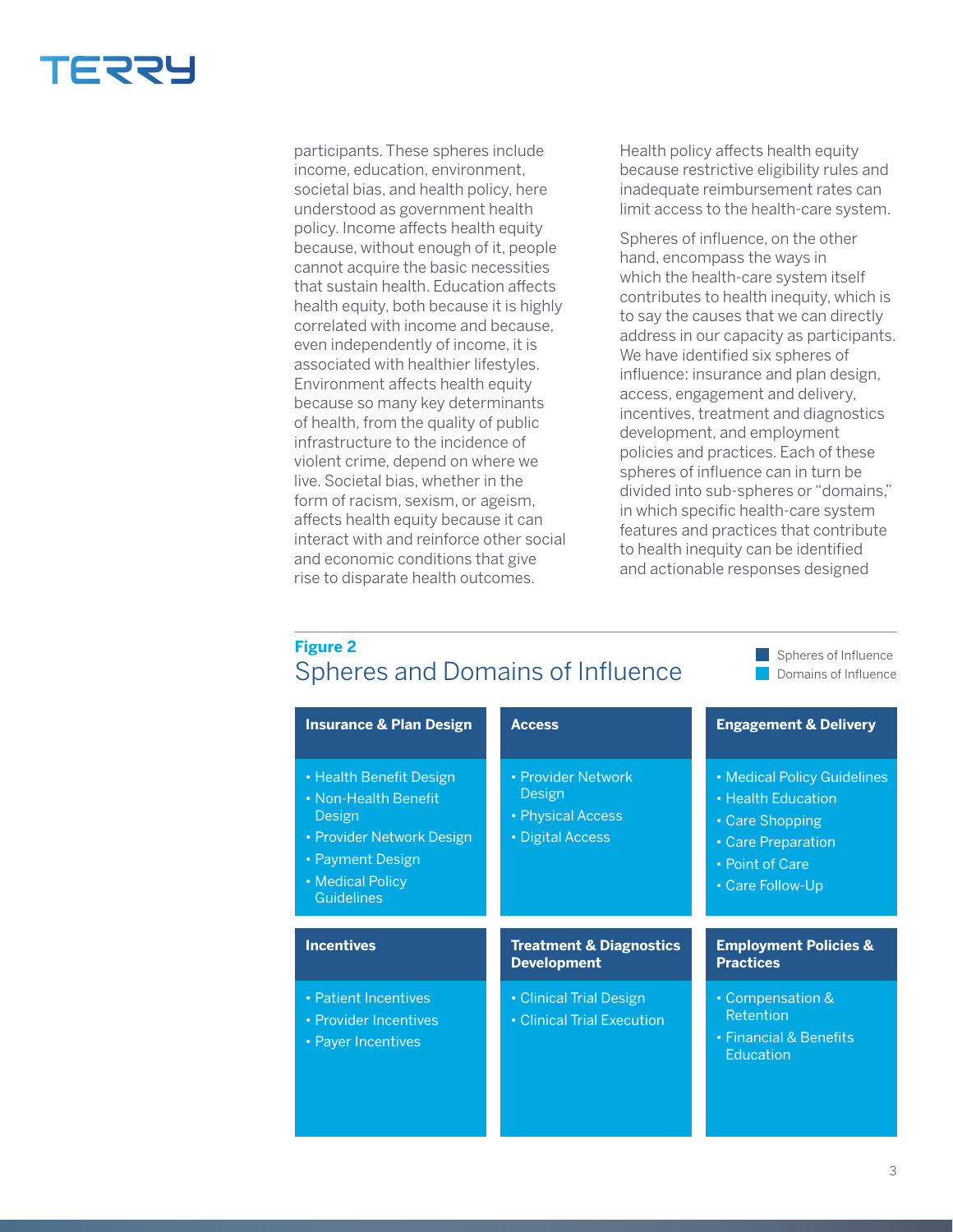

and implemented. For instance, the insurance and plan design sphere is divided into health benefit, non-health benefit, provider network, payment, and medical policy guidelines design domains, while the incentives sphere is divided into patient, provider, and payer incentives domains. (See figure 2.)

### **A Few Overarching Observations**

In subsequent issues, we plan to explore each of the six spheres of influence in detail. Our goal is to identify potential problems, to suggest actionable responses, as well as how and by whom they could be implemented, and to evaluate the obstacles that must be overcome to bring about meaningful change. Here we simply offer a few overarching observations:

- A more expansive understanding of health and health care could improve health equity. Health insurance has traditionally been limited to reimbursing the cost of medical services, without much attention to ensuring that plan members can readily access those services. Something as simple as including transportation to doctor appointments as part of the benefits package could improve health equity for many lower-income Americans. So could crafting health benefits packages that do more to address the nonmedical determinants of health, such as nutrition and lifestyle, since these may have a larger impact on health than medical care. A more wholistic approach to health is critical to improving health equity.
- A more personalized approach to health care could improve health equity. Practice guidelines and protocols are typically based on average clinical experience. While the use of average experience may be appropriate in setting

insurance premiums or provider reimbursement rates, health-care delivery should be tailored to the individual. What is statistically true for the population as a whole may not be true for subgroups within the population, much less for a particular individual in any given patient-provider encounter. Health equity could be improved if practice guidelines and protocols took into account not just gender and age, but also race and ethnicity, cultural habits and preferences, and relevant socioeconomic data. It could also be improved if the health education materials provided to individual health-care consumers were similarly personalized.

- A greater focus on long-term outcomes could improve health equity. A central goal of health plan design is to reduce excess utilization, and hence cost. Yet the one-year plan horizon typically used in assessing what is "excess" may fail to capture the long-term benefits of utilization and simply end up pushing health problems and health costs into future years. Similarly, the use of a one-year plan horizon in assessing returns on investment discourages health innovations whose payoffs may be large, but only become apparent over time. Such practices, which are deeply embedded in the health-care system, are likely to have a disproportionate impact on underserved populations.
- A more targeted approach to cost control could improve health equity. Today's blunt cost control strategies, applied across entire populations, often exacerbate health inequity. The current trend toward narrow provider networks, for instance, may be effective in controlling costs, at least in the short term, but can limit access by creating provider deserts in vulnerable communities. The